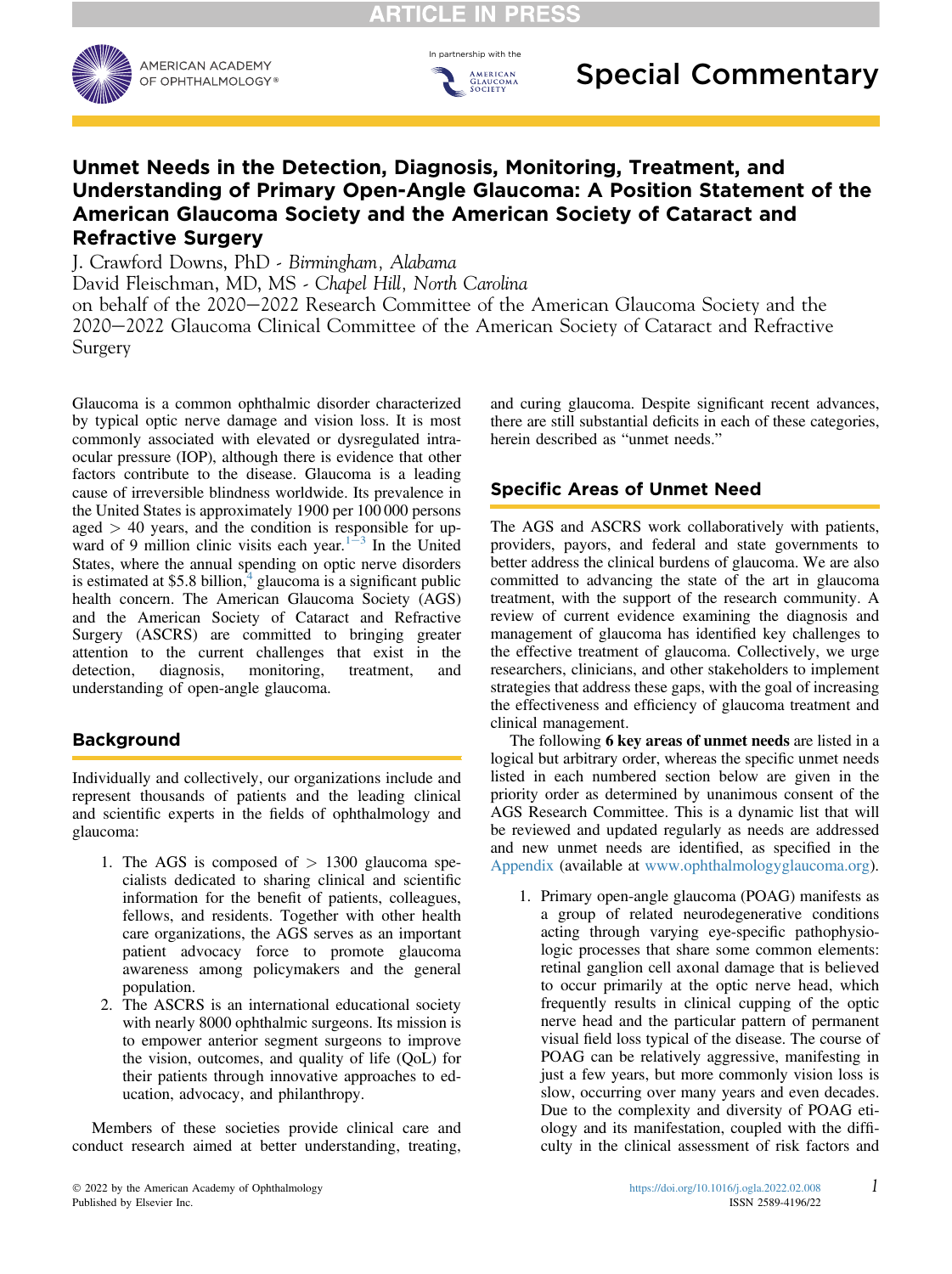### Ophthalmology Glaucoma Volume  $\blacksquare$ , Number  $\blacksquare$ , Month 2022

detection of disease onset and progression, screening and management remain very challenging. In addition, there are significant numbers of patients in whom POAG goes undetected until significant permanent vision loss has occurred. Many patient populations do not have sufficient access to highly trained clinicians who can adequately manage POAG and its associated vision loss. Hence, unmet needs in POAG screening and management are as follows:

- i. Improve glaucoma screening techniques and methods to ensure a follow-up in those who screen positive. Attempt to minimize false positives and negatives. Develop strategies to best deploy screening in populations at high risk when appropriate.
- ii. Improve telemedicine for glaucoma management such that it is viable for clinical practices.
- iii. Develop improved assessment and characterization of POAG, with a focus on disease definition and staging.
- 2. The complexity of POAG etiology and its manifestations, coupled with the lack of methods to accurately quantify known risk factors and the insensitivity and variability of gold-standard visual function testing, combine to make it difficult to definitively diagnose POAG onset and accurately monitor its progression. Although new imaging and diagnostic modalities have greatly improved eye care in recent years, these approaches have been slow to benefit POAG diagnostics and monitoring. As a result, the relationships between risk factors and POAG susceptibility, onset, and progression require further investigation. Hence, unmet needs in POAG diagnostics and monitoring are as follows:
	- i. Develop robust, sensitive biomarkers for POAG susceptibility, onset, and progression, with a focus on detecting disease early and identifying those patients at the greatest risk of progression.
	- ii. Develop safe, accurate 24-hour IOP telemetry/ monitoring technologies.
	- iii. Develop new technologies to accurately and sensitively assess visual and retinal ganglion cell function, with a focus on early and reliable change detection using patient-friendly methods.
- 3. Although many POAG risk factors have been identified, the relationships between these risk factors and POAG susceptibility, onset, and progression require further elucidation. Lowering IOP is the only accepted treatment for the disease, and yet many patients with glaucoma never present with an elevated IOP. In addition, the pathways through which these factors act to damage retinal ganglion cell axons remain largely unknown. Hence, unmet

#### needs in understanding the pathophysiology of POAG are as follows:

- i. Develop an in-depth understanding of non-IOPrelated factors that contribute to POAG susceptibility, onset, and progression, with a focus on the following:
	- a. Vascular perfusion/ocular perfusion pressure
	- b. Cellular and molecular pathways
	- c. Cerebrospinal fluid pressure
	- d. Ocular biomechanics
	- e. Retinal ganglion cell soma and axonal health
	- f. Genetic factors
- ii. Develop an in-depth understanding of IOPrelated factors that contribute to POAG susceptibility, onset, and progression, with a focus on nocturnal IOP effects, IOP fluctuations, IOP control mechanisms, and their manifestations at the tissue, cellular, and molecular levels.
- iii. Further develop high-fidelity model systems for studying POAG pathogenesis and treatment approaches.
- 4. Therapeutics for lowering IOP, the only accepted clinical treatment for POAG, could be improved, especially in challenging patients who do not adequately respond to current therapies or those in whom IOP is already within the normal range. In addition, there are many other potential pathways that could be targeted to slow or arrest the progression of POAG that do not involve modulating IOP. Hence, unmet needs in POAG therapeutics are as follows:
	- i. Develop methods to improve patient compliance and medication adherence, with a focus on sustained-release drug delivery systems that reduce the need for patient compliance/adherence and pharmacogenetic approaches to assess which drugs will work best in a particular patient.
	- ii. Develop additional and/or more effective IOPlowering therapies.
	- iii. Develop non-IOP-related therapeutics focused on the following:
		- a. Neuroprotection
		- b. Ocular blood pressure/flow/perfusion maintenance and modulation
		- c. Intracranial/cerebrospinal fluid pressure modulation
		- d. Neural regeneration and synaptogenesis
		- e. Stem cell therapy/cell reprogramming
		- f. Biomechanical reinforcement
	- iv. Develop new invasive and noninvasive surgical approaches or co-therapies that improve patient outcomes and reduce long-term failure rates.
- 5. Maintenance and improvement of QoL of patients with POAG is the eventual goal of clinical glaucoma